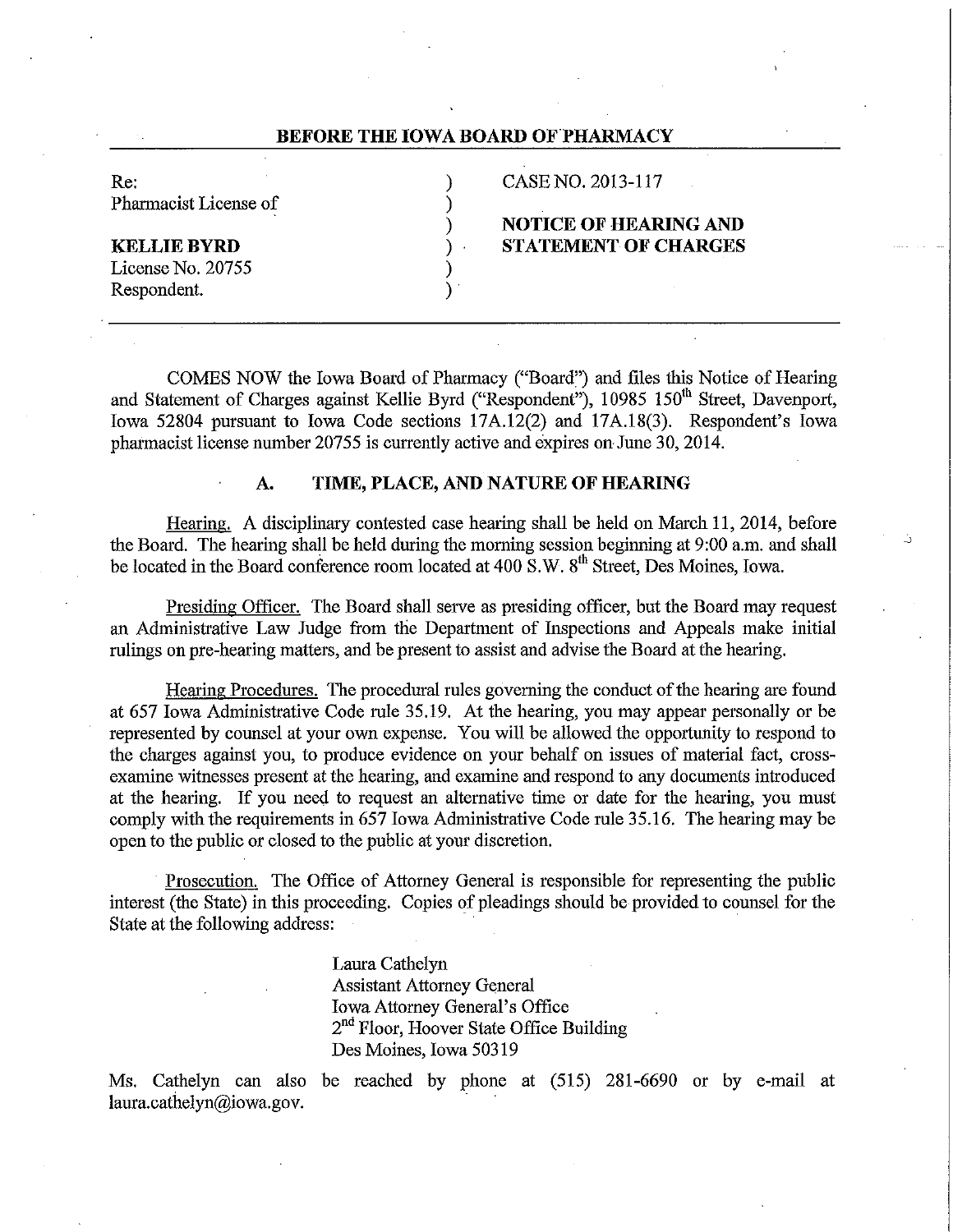Communications. You may contact the Board office at (515) 281-5944 with questions regarding this notice and other matters relating to these disciplinary proceedings. You may not. contact individual Board members in any manner, including by phone, letter, or e-mail, regarding this Notice of Hearing and Statement of Charges. Board members may only receive information about the case when all parties have notice and the opportunity to participate, such as at the hearing or in pleadings you file with the Board office and serve upon all parties in the case.

### **B. LEGAL AUTHORITY AND JURISDICTION**

Jurisdiction. The Board has jurisdiction in this matter pursuant to Iowa Code chapters 147, 155A, and 272C (2013).

Legal Authority. If any of the allegations against you are founded, the Board has authority to take disciplinary action against you under Iowa Code chapters 147, 155A, and 272C (2013) and under 657 Iowa Administrative Code chapter 36.

Default. If you fail to appear at the hearing, the Board may enter a default decision or proceed with the hearing and render a decision in your absence, in accordance with Iowa Code section 17A.12(3) and 657 Iowa Administrative Code rule 35.21.

### **C. CHARGES**

#### **Count I**

#### **FAILURE TO VERIFY PRESCRIPTION DRUGS**

Respondent is charged with failing to verify prescription drugs prior to dispensing, in violation of 657 Iowa Administrative Code rules 3.21(1) and 8.3(3), pursuant to Iowa Code section 155A.12(1) and 657 Iowa Administrative Code rule  $36.1(4)(u)$ .

### **D. FACTUAL CIRCUMSTANCES**

1. Respondent holds Iowa pharmacist license number 20755, which is currently active and expires on June 30, 2014.

2. Respondent was, at all material times, employed as the pharmacist-in-charge at CVS Pharmacy #8658, located at 1655 W. Kimberly Road, Davenport, IA 52806.

3. On April 21, 2013, a prescription for felodipine was transferred to CVS Pharmacy #8658.

4. The transferred prescription was incorrectly entered as Feldene, which was substituted for the generic piroxicam.

5. On April 22, 2013, a pharmacist dispensed the piroxicam to the patient.

6. The patient took the incorrect medication and experienced adverse effects.

2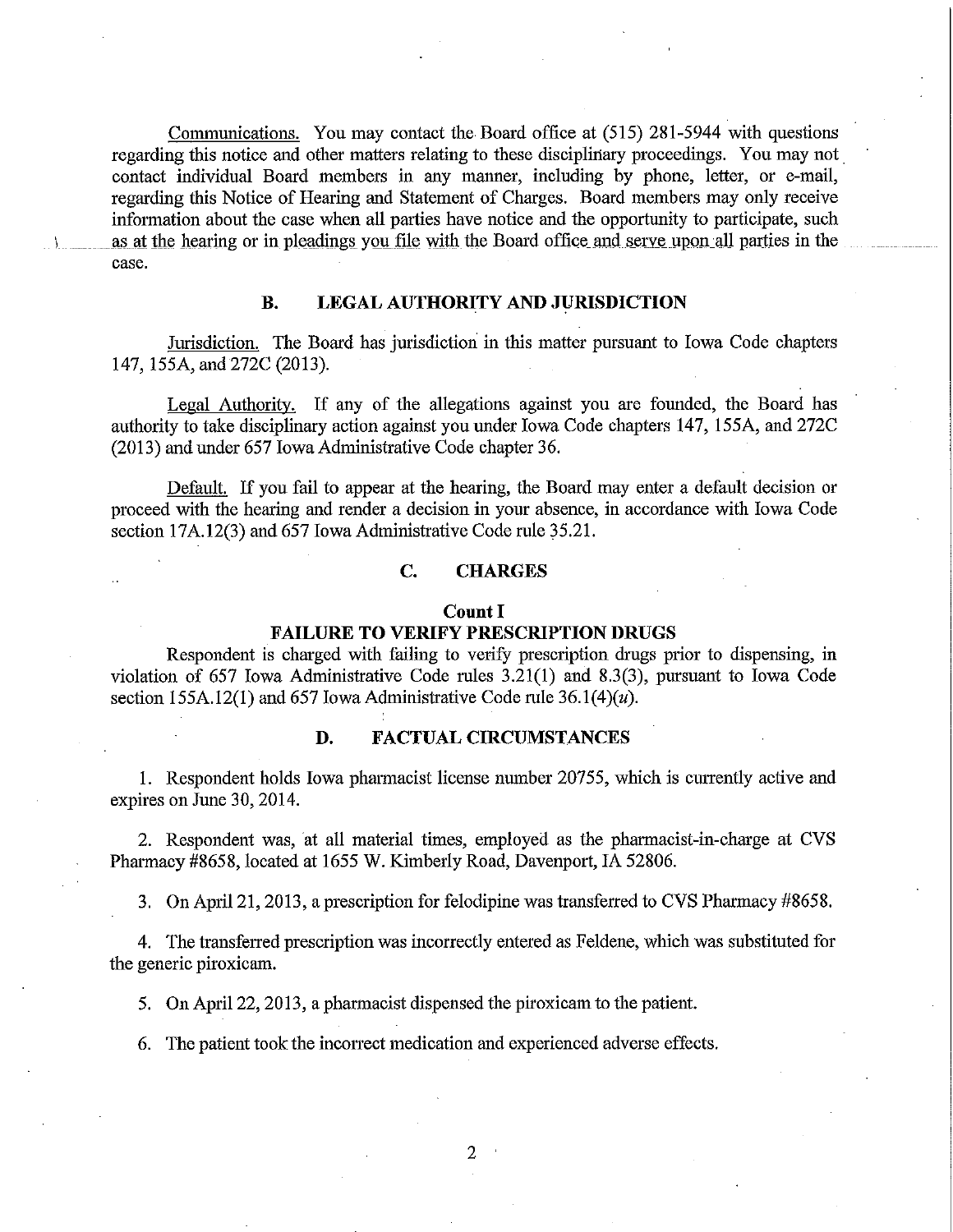### **E. SETTLEMENT**

This matter may be resolved by settlement agreement. The procedural rules governing the Board's settlement process are found at 657 Iowa Administrative Code rule 36.6. If you are interested in pursuing settlement in this matter, please contact Assistant Attorney General Laura Cathelyn at (515) 281-6690.

## **F. FINDING OF PROBABLE CAUSE**

On this  $14 + h$  day of January, 2014, the Iowa Board of Pharmacy found probable cause to file this Notice of Hearing and Statement of Charges.

EDWARD MAJER, Chairperson Iowa Board of Pharmacy 400 SW Eight Street, Suite E Des Moines, Iowa 50309-4688

cc: Laura Cathelyn Assistant Attorney General Hoover Building, 2<sup>nd</sup> Floor Des Moines, IA 50319

#### PROOF OF SERVICE

The undersigned certifies that the foregoing instrument was served upon Respondent to the above cause by:

( ) personal service ( ) first class mail

**CONGET CONGET CONGETER CONGETER CONGETER** ( ) facsimile

Article Number 917199999170339553247 () other

on the 15th day of January, 2014.

I declare that the statements above are true to the best ofmy information, knowledge and belief.

Quelilie S.Jorgenson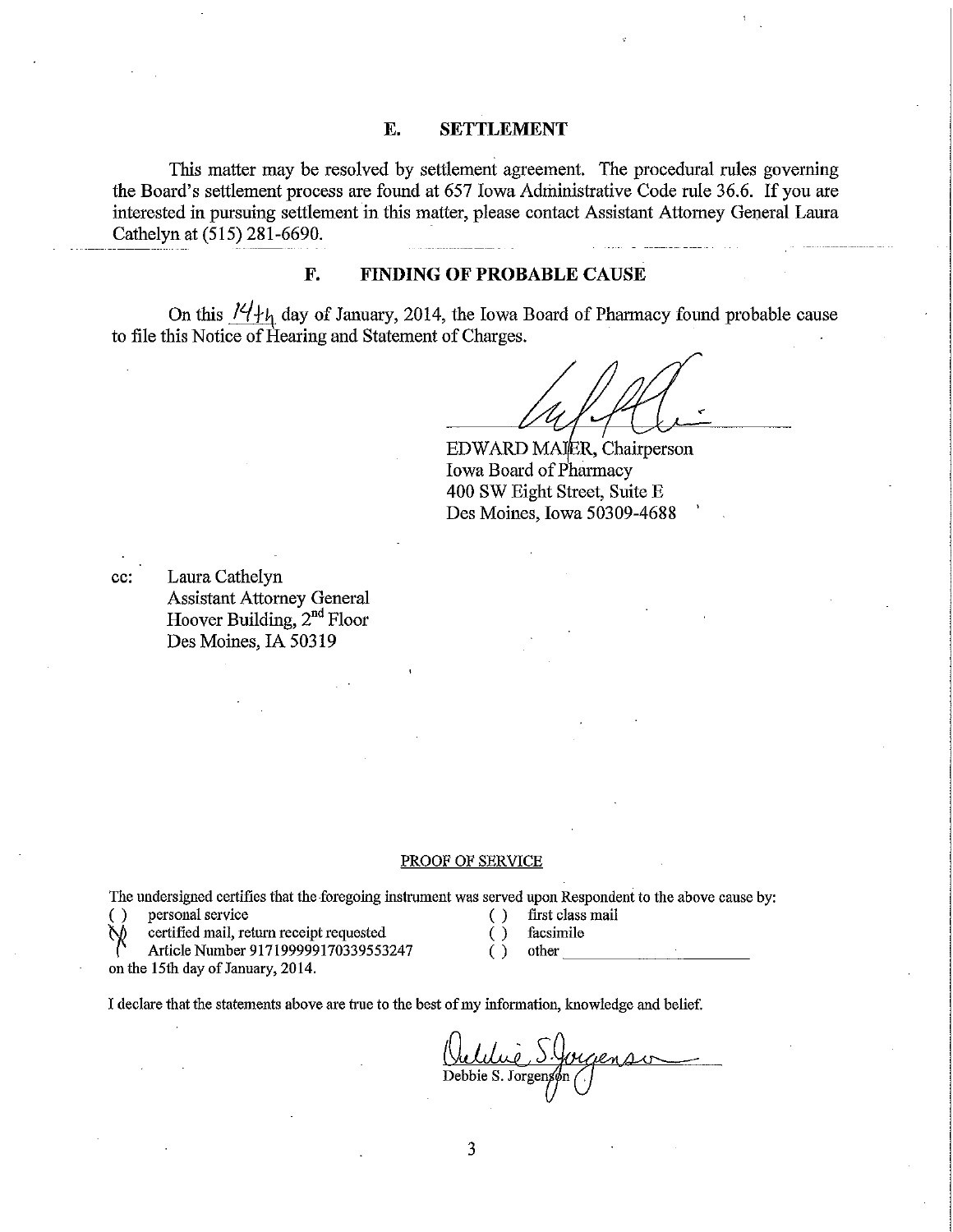### BEFORE THE IOWA BOARD OF PHARMACY

| Re:                   | CASE NO. 2013-117           |
|-----------------------|-----------------------------|
| Pharmacist license of |                             |
|                       | <b>SETTLEMENT AGREEMENT</b> |
| KELLIE BYRD           | <b>AND FINAL ORDER</b>      |
| License No. 20755,    |                             |
| Respondent.           |                             |

Pursuant to Iowa Code sections 17A10 and 272C.3(4) (2013), the Iowa Board of Phannacy ("Board") and Kellie Byrd ("Respondent'') enter into the following Settlement Agreement to settle a disciplinary proceeding currently pending before the Board.

The allegations contained in a Statement of Charges against Respondent shall be resolved without proceeding to hearing, as the Board and Respondent stipulate as follows:

- 1. The Board has jurisdiction over the parties and the subject matter of these proceedings.
- 2. Respondent was issued Iowa pharmacist license #20755, which is currently active and expires on June 30, 2014.
- 3. A Statement of Charges was filed against Respondent on January 14, 2014.
- 4. Respondent has chosen not to contest the allegations, and acknowledges that, if proven in a contested case proceeding, the allegations would constitute grounds for the discipline described herein.
- 5. Upon the Board's approval of this Settlement Agreement and Final Order, Respondent is hereby CITED for failing to verify a prescription and WARNED that Respondent's failure to comply with the laws governing the practice of pharmacy in the future could result in further discipline.
- 6. Respondent agrees to pay a civil penalty in the amount of five-hundred dollars (\$500). This civil penalty shall be made payable to the Treasurer of Iowa and mailed to the executive director of the Board within thirty (30) days of the Board's approval of this Settlement Agreement and Final Order. All civil penalty payments shall be deposited into the State of Iowa general fund.
- 7. This Settlement Agreement is the resolution of a contested case. By entering into this . Settlement Agreement, Respondent waives all rights to a contested case hearing on the allegations contained in the Statement of Charges, and waives any objections to this Final Order.
- 8. Respondent is freely and voluntarily entering into this Settlement Agreement.

JUN 04 2014

**IGWA BOARD OF BHARMACY** 

RECENED

1